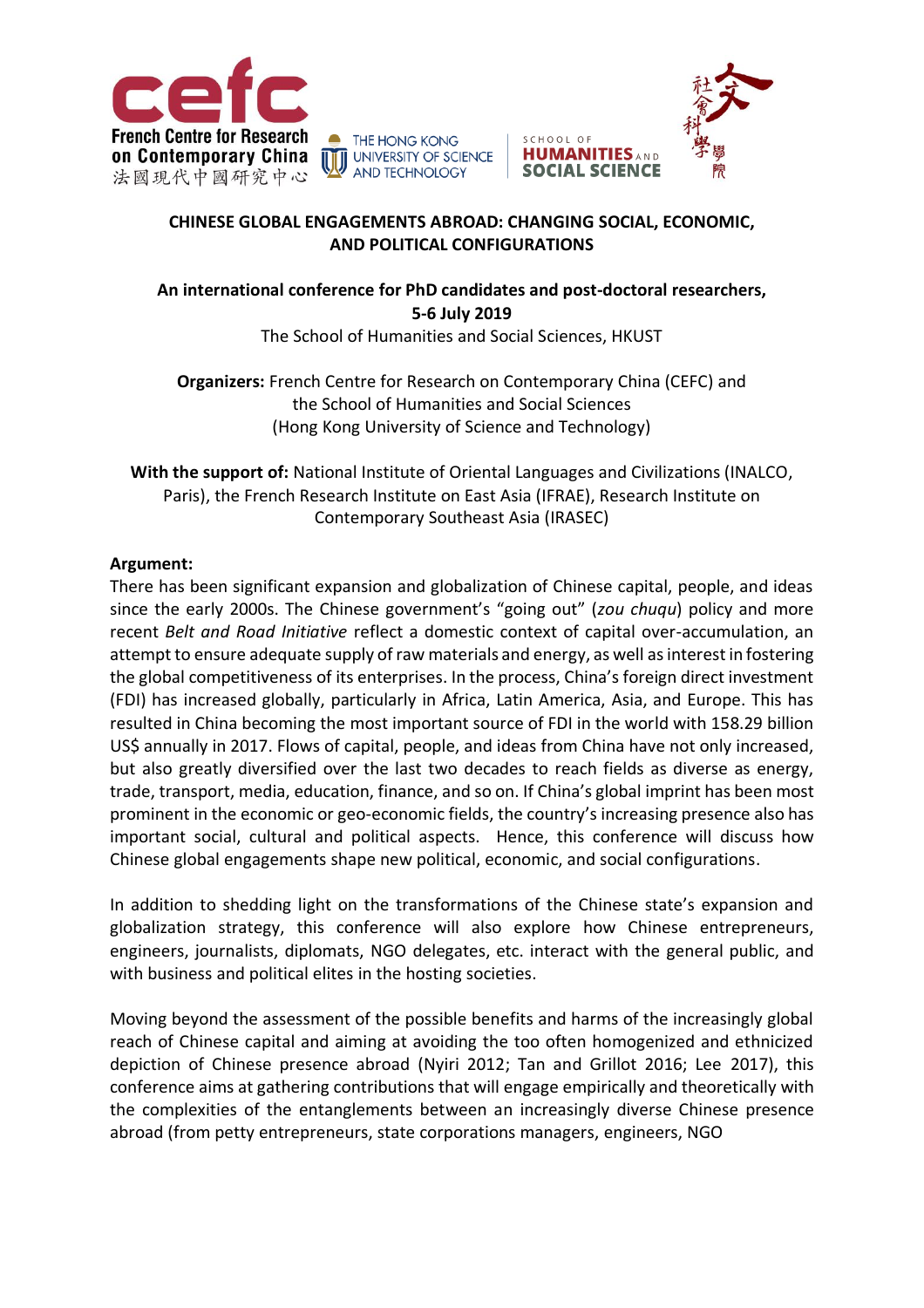

**THE HONG KONG** THE HONG KONG<br>
UNIVERSITY OF SCIENCE **AND TECHNOLOGY** 



practitioners, to unskilled laborers) and local actors. In this sense, the conference also seeks to expand our understanding of the evolving features of global capitalism in its quest for and in the production of "new frontiers", and consider how they produce new assemblages of sovereignty, governmentality, and political economies (Mezzadra and Neilson 2013).

SCHOOL OF

The main purpose of the  $4<sup>th</sup>$  edition of this Conference is to provide a forum for PhD and postdoctoral researchers to engage with each other's work and foster a better understanding of economic and socio-political processes at work in contemporary China, as well as internationally, given China's increasing importance as a global actor.

The Conference will be an occasion to facilitate exchanges on common research subjects, compare perspectives and methodologies, and promote interdisciplinary dialogue. By providing a space for debate and reflection, the Conference intends to contribute to the emergence of more diverse theoretical approaches of global China and contemporary capitalism, both in their domestic and international dimensions.

The participants will present their research in thematic panels. Each speaker will deliver a paper in English, followed by a discussion with an invited discussant. The best contributors will be invited to submit their papers for a special issue of a peer-reviewed academic journal, as well as shorter versions of their articles aimed at a general audience for a special issue of the *Made in China* Journal to be published in 2020.

Contributions may focus on, but are not limited to, the following questions and topics:

- The connection between the transformations of domestic economic development strategies and accumulation regimes on the one hand, and the expansion and globalization of China's reach, on the other. In particular, what are the economic and political goals of the expansion of Chinese capital beyond "accumulation for accumulation's sake"? (Lee 2017: 7);
- How China's increasingly global reach and the expansion of Chinese capital has been received and represented at the levels of political and business elites, as well as ordinary citizens;
- How various flows and networks of migrants articulate with and rework the local political economies and the relationship between formal and informal labor and migration regimes and how this can be related to networks of accumulation, as well as to contentious politics;
- The changing politics and industry of migration: roles of brokers, migration infrastructures, trade unions, etc.;
- How these flows alter the relationship between different generations of (im)migrants, the politics of ethnicity and identity, and the relationship with the Chinese state; what roles do the various Chinese associations and networks play in these economic, political, and cultural processes?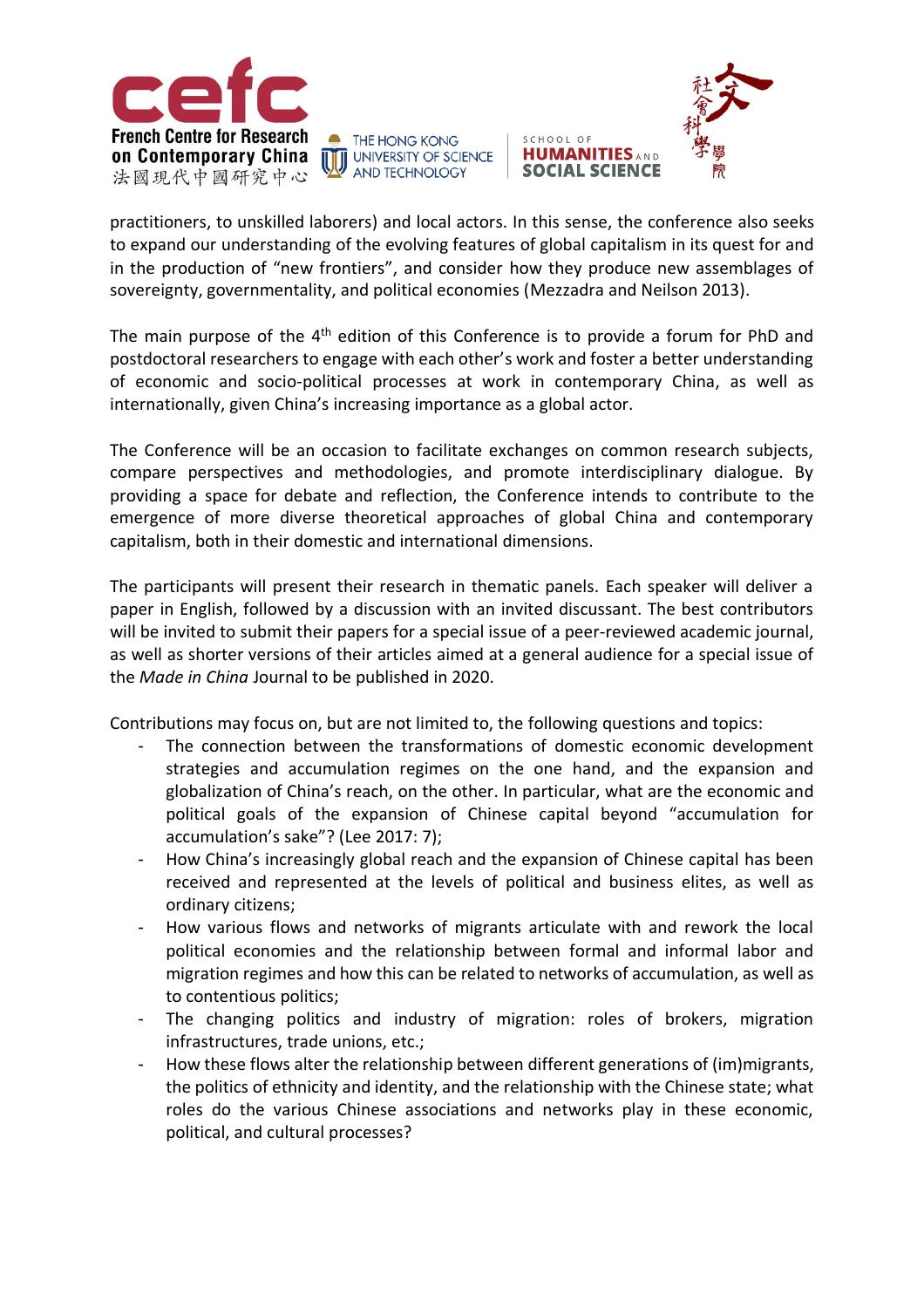

THE HONG KONG THE HONG KONG<br>
UNIVERSITY OF SCIENCE **AND TECHNOLOGY** 



The transformation of the Chinese state's representation of international Chinese migrants and how this resonates with changing economic development paradigms and strategies in foreign policy.

SCHOOL OF

Quoted references:

Lee Ching Kwan (2017). *The Specter of Global China: Politics, Labor, and Foreign Investment in Africa.* Chicago: University of Chicago Press.

Mezzadra, Sandro and Brett Neilson (2013). *Border as Method, or the Multiplication of Labor*, Durham, NC and London: Duke University Press.

Nyiri, Pal (2012). «Enclaves of improvement: Sovereignty and developmentalism in the special zones of the China-Lao borderlands». *Comparative Studies in Society and History*, 54(3), 533-562. DOI: 10.1017/S0010417512000229

Tan, Danielle et Caroline Grillot (2014). *L'Asie du Sud-Est dans le « siècle chinois » : Cambodge, Laos et Viêt Nam.* Nouvelle édition [online]. Bangkok : Institut de recherche sur l'Asie du Sud-Est contemporaine, http://books.openedition.org/irasec/1169>. ISBN : 9782355960260. DOI : 10.4000/books.irasec.1169.

#### **Who can apply?**

The Conference is designed for doctoral candidates and post-doctoral researchers in humanities and social sciences.

#### **Practical arrangements:**

The conference organizers will sponsor accommodation in Hong Kong for selected participants (this will be confirmed to the participants once their proposals are accepted by the scientific committee); however, no funding is available for transportation costs.

#### **Registration details and schedule**

- (1) A paper title and abstract (500-600 words), and a brief bio in English is to be sent **by 15 March by applying through [www.cefc.com.hk/call-for-papers-conference2019](http://www.cefc.com.hk/call-for-papers-conference2019)**
- (2) The selected participants will be notified by 15 April 2019
- $(3)$  The final papers (up to 8000 words) should be sent by 1<sup>st</sup> June 2019